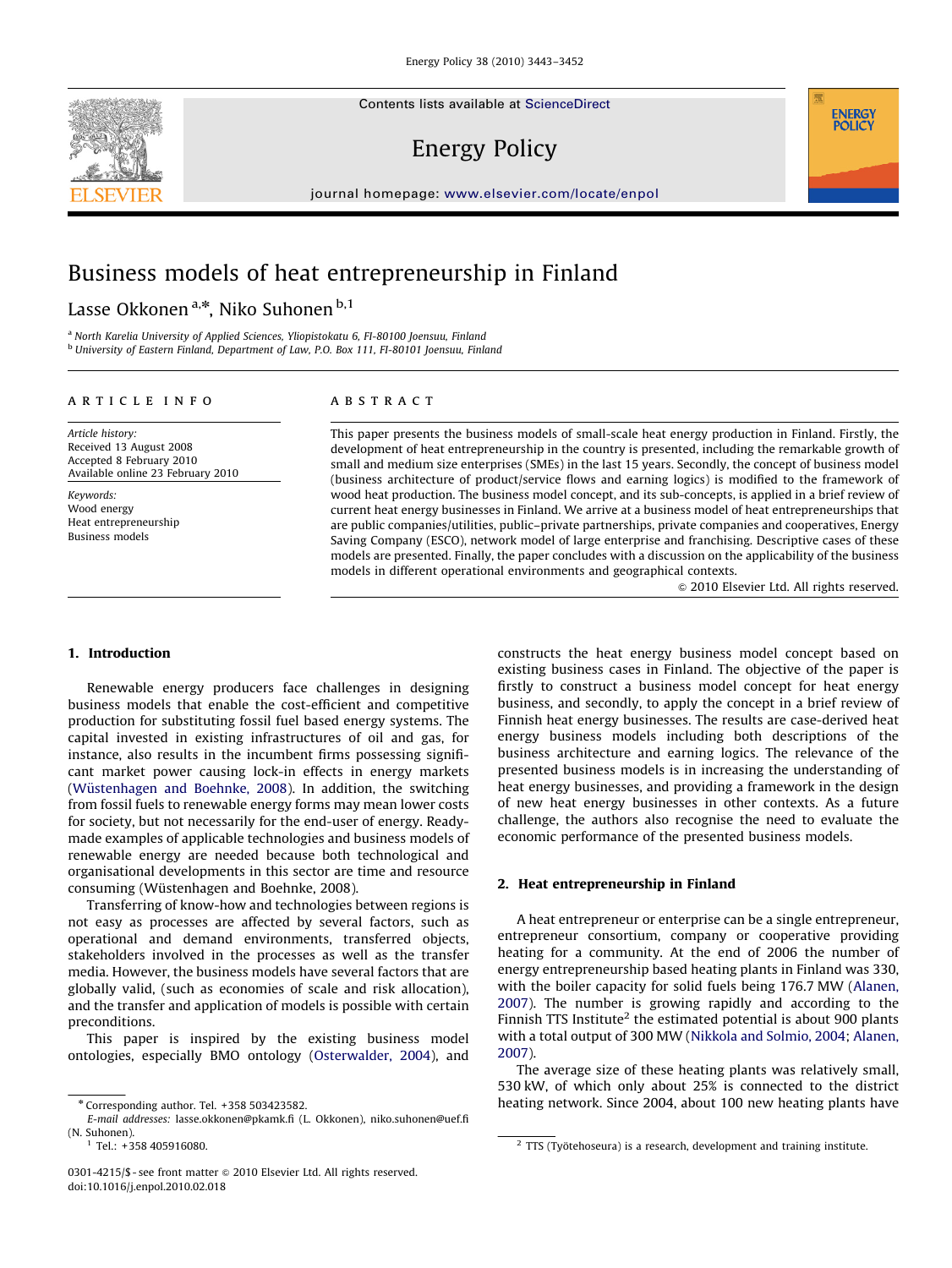heat from locally sourced wood fuels. In 2006 heat entrepreneurs used approximately 510 000 bulk cubic meters of forest chips, among other fuels (pellets, briquettes and peat) producing 350 000 MWh of heat, which is equivalent to the demand of approximately 14 000 medium-sized private homes ([Helynen](#page--1-0) [et al., 2007](#page--1-0)).

In Finland, municipalities have played a key role in the establishment of enterprises that have taken the responsibility for heating public buildings, such as hospitals, schools, offices and libraries, as well as private houses and industrial estates.

Finnish municipalities have been privatizing the municipal heating service since the early 1990s [\(Okkonen et al., 2005\)](#page--1-0). Privatization of heating provides mutual benefits: for heat entrepreneurs (e.g. forest owners, local farmers and contractors) entrepreneurship provides extra income, benefits of improved forest management, use for under-utilized harvesting equipment and increased employment [\(Alakangas et al., 2004](#page--1-0)). While for the municipality, a well-established heat entrepreneurship provides increased security of heat supply, savings in operational and investment costs of energy production when fuel oil is replaced with cheaper wood fuels, increased use of local labor and creation of new business opportunities, support for existing employment (e.g. contractors), environmental benefits and local direct, indirect and induced economic impacts of local spending ([Madlener and](#page--1-0) [Myles, 2000](#page--1-0)).

In this study our focus is on heating plants with 100–5000 kW of heating power. We construct a theory on the business models of heat production based on wood fuels and apply it to descriptive cases from Finland. The business models of fuel supply are not included in this study. However, the authors recognise the need for such investigation in further studies.

#### 3. Heat energy business model

#### 3.1. Definition of a business model

[Magretta \(2002,](#page--1-0) 86–87) notes that ''a good business model remains essential to every successful organisation''. In spite of this, business model is a concept with various user dependent definitions and contents. To increase understanding of the business model ontologies and their interrelationships, [Andersson](#page--1-0) [et al., \(2006\)](#page--1-0) utilize the concepts of the resource-event-actor (REA) ontology, the  $e^3$ -value ontology and the business model ontology (BMO) for constructing the reference ontology for business models.<sup>3</sup>

Stähler (2001) defines business model as description of a planned or existing business including the elements of value proposition, configuration of value creation and revenue model. Value proposition describes how products and services generate value for the customer or stakeholders (i.e. private benefit). Configuration of value creation means definitions of core parts of the value chain, in which business can be focused and company can be distinguished from its competitors. Revenue model describes how the business generates its sales revenue (e.g. selling of certain products or leasing contracts). $4$ 

Our conceptualisation for heat energy business models is much inspired by the BMO conceptualisation ([Osterwalder,](#page--1-0) [2004\)](#page--1-0). Osterwalder defines a business model as a conceptual tool containing a set of elements and their relationships, with these relationships allowing the expression of a company's earning logics. In other words, business model describes the architecture of the firm and its network of partners for creating, marketing and delivering this value and relationship capital in order to generate profitable and sustainable revenue streams.

According to [Timmers \(1998\)](#page--1-0) and [Selz \(1999\)](#page--1-0) business model is an architecture for the product, service and information flows. It also describes the potential benefits and sources of revenues for different business actors. [Amit and Zott \(2000, 2001\)](#page--1-0) consider a business model as an architectural configuration of the components of transactions that are designed to utilize business opportunities. [Amit and Zott \(2000, 2001\)](#page--1-0) describe transaction components as specific information, service or product that is exchanged, and/or parties that engage in the process. The architectural configuration describes and characterises the linkages of components and also their sequencing. [Hamel \(2000\)](#page--1-0) presents business model simply as a business concept put into practice.5

A heat energy business model is defined here as a model for:

- 1. Business architecture for product/service flows (see [Fig. 1\)](#page--1-0), including:
	- (a) Establishing the heating plant and district heating network.
	- (b) Organising the wood fuel supply chains.
	- (c) Defining ownership and responsibilities between all stakeholders involved, such as sellers and buyers of the service, subcontractors and fuel producers.
- 2. Establishing the earning logics, i.e. strategies to generate and maintain profitable and sustainable business operations.

The business model involves many stakeholders, such as entrepreneurs, subcontractors, financiers and clients. The parts presented above are interrelated, not necessarily chronologically, and will have an impact on the overall business performance. Heat energy business differs from many other businesses because, in many cases, it is an external actor or customer who has invested in the unit of entrepreneurship, and therefore various ownership relations and overlapping responsibilities are possible.

On the basis of heat energy production contracts ([NKUAS,](#page--1-0) [2005\)](#page--1-0), three main categories in organising municipal heat production in Finland can be identified: public companies, public–private partnerships and private companies/cooperatives. The business models presented later on will follow and detail these main categories.

<sup>&</sup>lt;sup>3</sup> The REA ontology describes business transactions as processes where actors exchange resources ([McCarthy, 1982\)](#page--1-0). In these processes duality (both processes of increase and decrease of money and goods), changes of control of resources, and conversions of resources (to produce other resources) will take place. The  $e^3$ -value ontology focuses on the identification of exchange processes of value objects between the actors in a certain business case (See e.g. [Gordijn et al., 2000](#page--1-0)). The BMO provides an ontology enabling the detailed description of business model of an enterprise, and highlights its operational environment and meeting customer's demands [\(Osterwalder, 2004;](#page--1-0) [Andersson et al., 2006](#page--1-0)).

 $4$  For application of Stähler's (2001) business model description in sustainable energy, see Wüstenhagen and Boehnke (2008, 70–79).

According to [Hamel \(2000\)](#page--1-0) business concept comprises components of core strategy, strategic resources, customer interface and value network. Core strategy includes business mission, product/market scope and differentiation. Strategic resources are core competencies, assets and resources of a firm. Hamel calls intermediating between core strategy and resources as configuration: it is a unique way in which competencies, assets and resources are combined and interrelated to support a company's strategy. The value network surrounds the firm and complements its own resources. A firm's boundaries are between strategic resources and value network: the company needs to decide what it does and what is contracted out to the value network. (Ibid.)